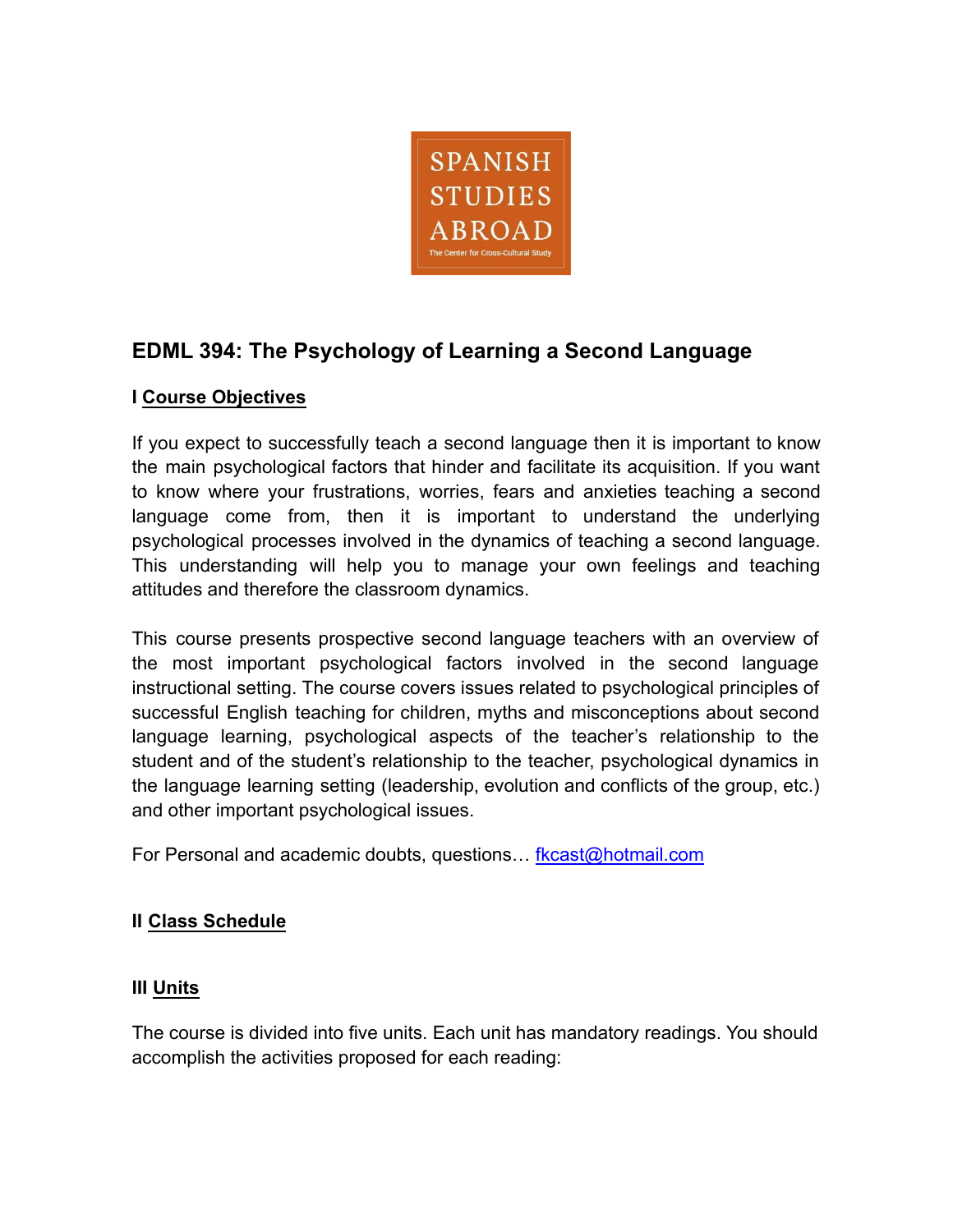#### Unit One: What every teacher should know:

- Chuang (2001) Principles of successful English teaching for Children, In
- Teaching and Learning English in Kindergartens, a Doctoral Dissertation.
- "Stages of Second Language Learning: A Fast Understanding paper". From the course, The Psychology of Learning a Second Language.
- McLaughin (1992) Myths and Misconceptions about Second Language Learning

## Unit Two: The Emotional Experience of Learning and Teaching

Salzberger-Wittenberg et. al. (2004) Aspects of the Student's relationship to the teacher., In The Emotional Experience of Learning and Teaching

Salzberger-Wittenberg et. al. (2004) Aspects of the Teacher's relationship to the

Student, In The Emotional Experience of Learning and Teaching

#### Unit Three: Who is your Client?

- Maroni (2007) Family Life. In Understanding your 4-5 year-olds.
- Maroni (2007) School and the Wider World, In Understanding your 4-5 yearolds.
- Maroni (2007) Social Development, In Understanding your 4-5 year-olds.
- Corine (2006) A Place in the Family, In Understanding your 6-7 year-olds.
- Corine (2006) The Experience of School, In Understanding your 6-7 year-olds
- Corine (2006) Making Friends, In Understanding your 6-7 year-olds.

### Unit Four: Psychological Dynamics in the Second Language Learning **Setting**

- Castrillon (2005) Emotional Dynamics in Organizational Settings. Power Point Presentation.
	- Jesusita Young (1998) Style Wars as a source of Anxiety in Language Classrooms. In Affect in Foreign Language & Second Language Learning, A Practical Guide to Creating a Low-Anxiety Classroom Atmosphere.
- Ehrman & Dörnyei (1998) Group Development, In Interpersonal Dynamics in Second Language Education.
- Ehrman & Dörnyei (1998) Group Leadership, In Interpersonal Dynamics in Second Language Education.
- Salzberger-Wittenberg et. al. (2004) The Student's feelings at ending, In The Emotional Experience of Learning and Teaching
- Salzberger-Wittenberg et. al. (2004) The Teacher's feelings at ending, In The Emotional Experience of Learning and Teaching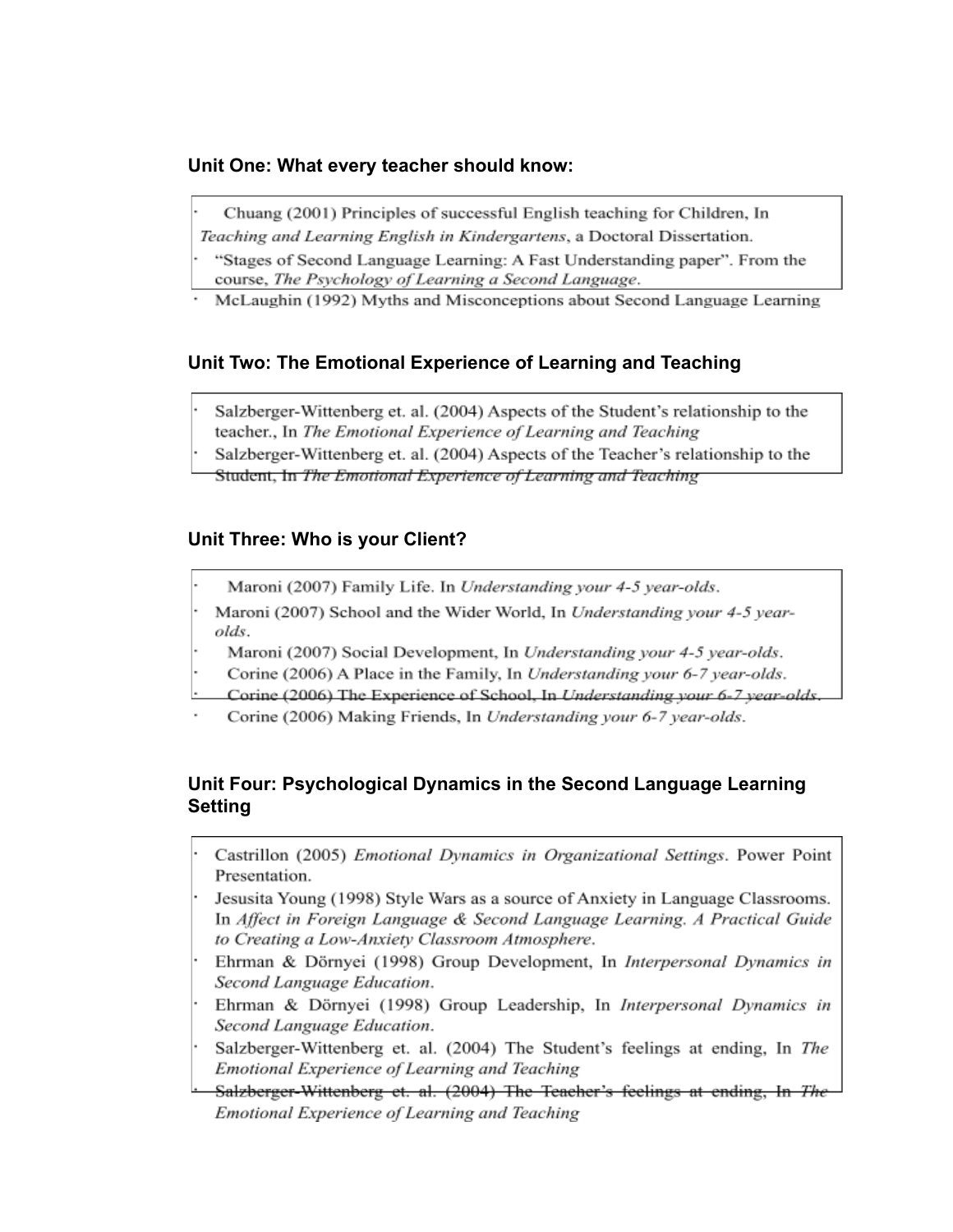#### **Unit Five: Theoretical Basis**

Lightbown & Spada (1999) Theoretical Approaches to explaining second language learning, In How Languages are Learned?

Lightbown & Spada (1999) Factors affecting second language learning, In  $How$ Languages are Learned?

Lightbown & Spada (1999) Popular ideas about language learning: Facts and Opinions, In How Languages are Learned?

Bley-Vroman (1988) The Fundamental Character of Foreign Language, In W. Rutherford & M. Sharwood Smith (Eds.), Grammar and second language teaching: A book of readings (pp. 19-30). Rowley, MA: Newbury House. Learning.

### **Additional Resources**

- Second Language Anxiety Scales and Questionnaires
- PCRA Long Form: Oral Communication apprehension
- Language Use Strategy Inventory
- Learning Style Survey
- Multiple Intelligences Inventory

#### **IV Schedule**

#### First Week, Unit One

Introducing ourselves and the course

Activities proposed for Unit One. Readings: a, b, c and Journal Reflection

#### **Second Week, Unit Two**

Activities proposed for Unit two (readings 1 and 2) and Journal reflection.

#### **Third Week, Unit Three**

Activities proposed for Unit three (readings 3-8) and Journal reflection

#### Fourth Week, Unit Four

Activities proposed for Unit four (10-14), Power Point Presentation (9) and Journal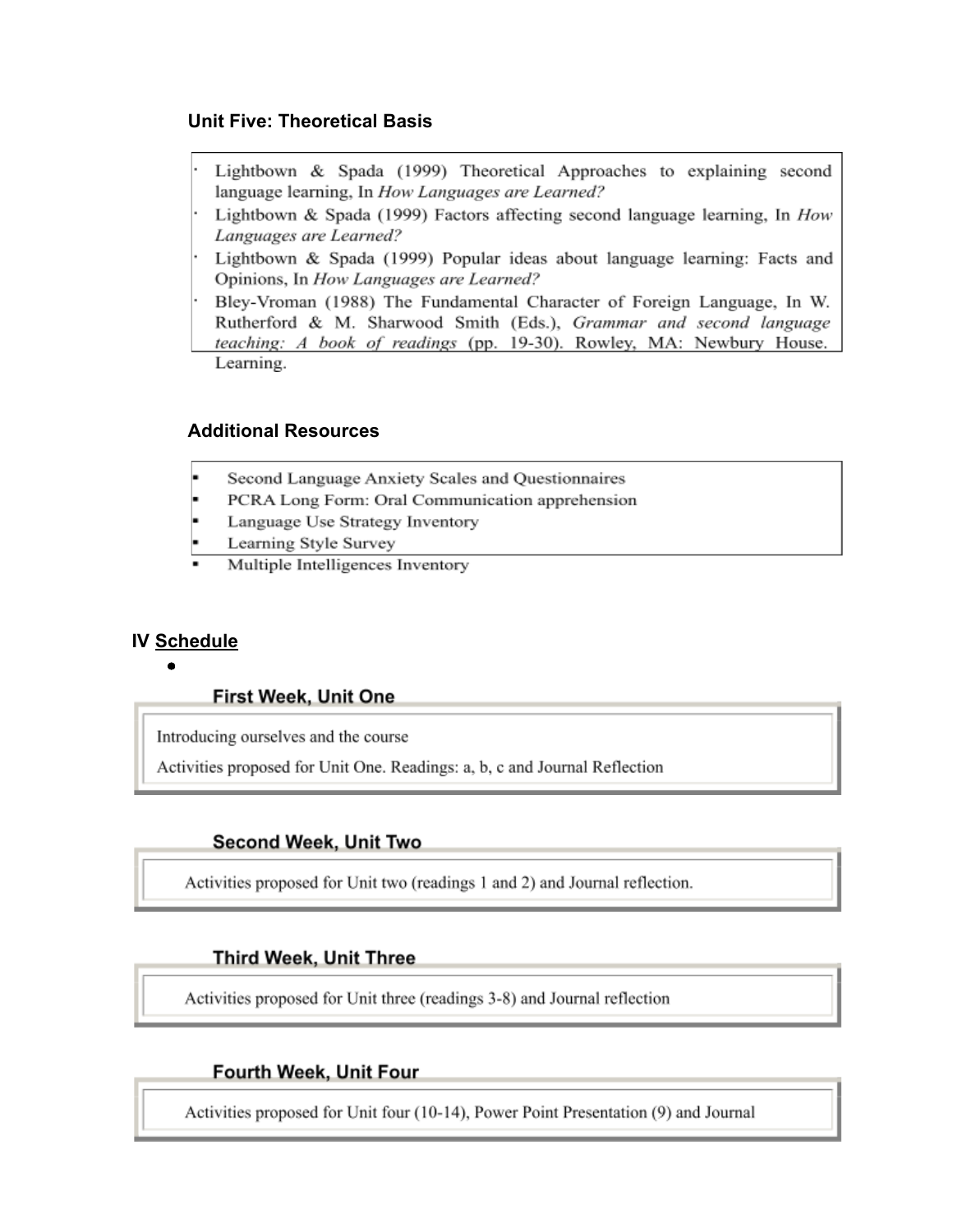#### $\bullet$ **Fifth Week**

Final essay (including readings 15-18) and class observation.

## **V Evaluation**

## **Weekly journals: 25% (four journals)**

▪ Students are required to turn in a weekly journal entry (**800 words minimum**). You should connect the reality of teaching a second language to class content. It is desirable to discuss issues related to the class that have not been dealt specifically with. Journals should be given to me on Wednesdays and I will return them to you on Mondays, with comments and grades, so you can gradually understand my way of thinking and evaluating.

## **Activities proposed for each unit 25%.**

▪ You should accomplish the activities proposed for each unit. Activities must show that you have read and analysed the papers in depth; theoretical disagreements with the readings or other personal/academic viewpoints are welcome.

## **Evaluation from the senior teacher (15%)**

To be confirmed with the teacher.

## **Lesson Plan Project (15%)**

▪ In consultation with the senior teacher, students will design a 90 minutes lesson. I will attend the lesson and observe how you teach and interact with children. I would especially pay attention to teaching attitudes described in reading "a".

## **Final essay (20%, 3000 words minimum)**

▪ In which you should summarize and think of the issues discussed during the practicum, and specifically about all the **psychological factors involved in the**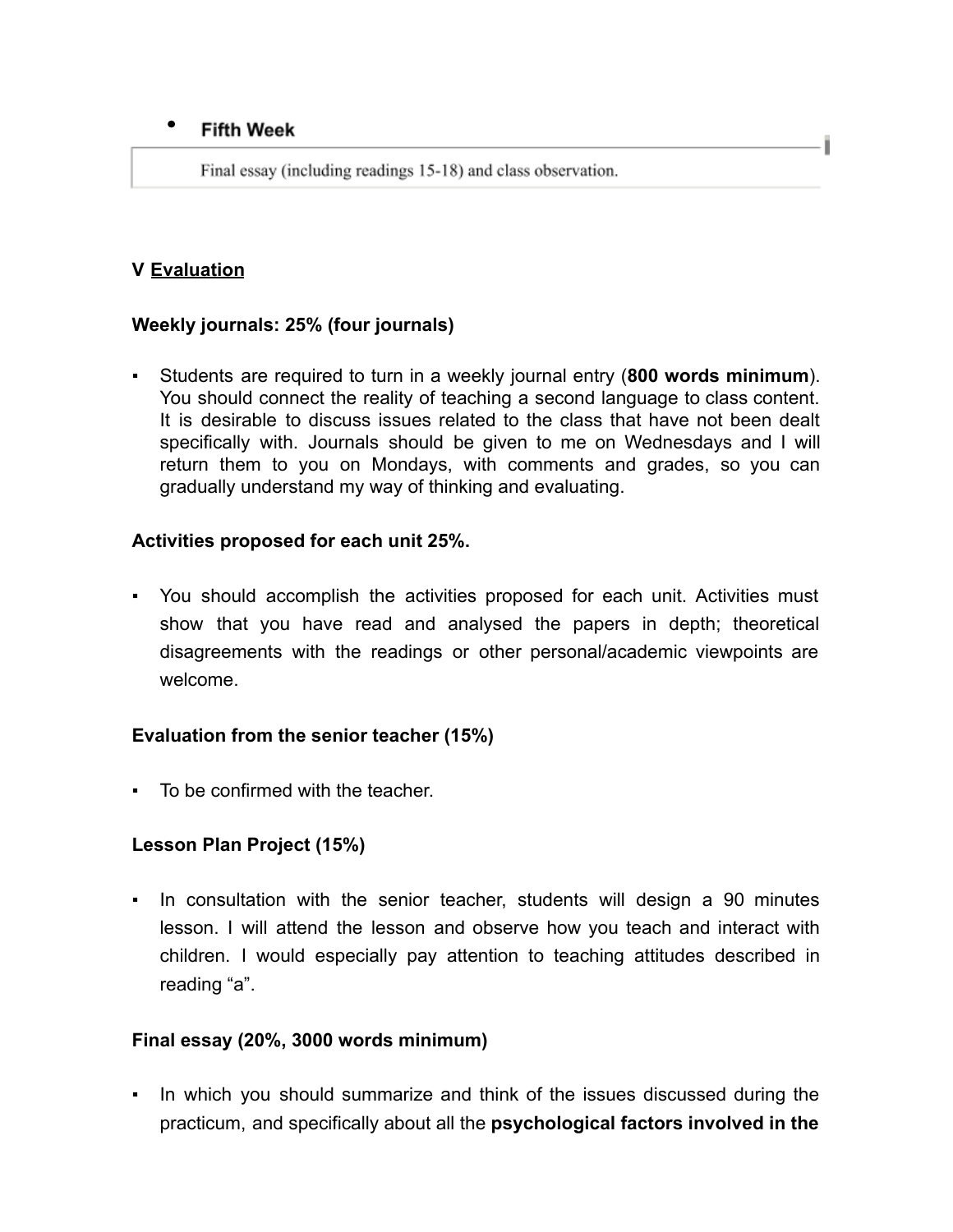**teaching of a second language**, including reflections concerning the theoretical papers of unit number five.